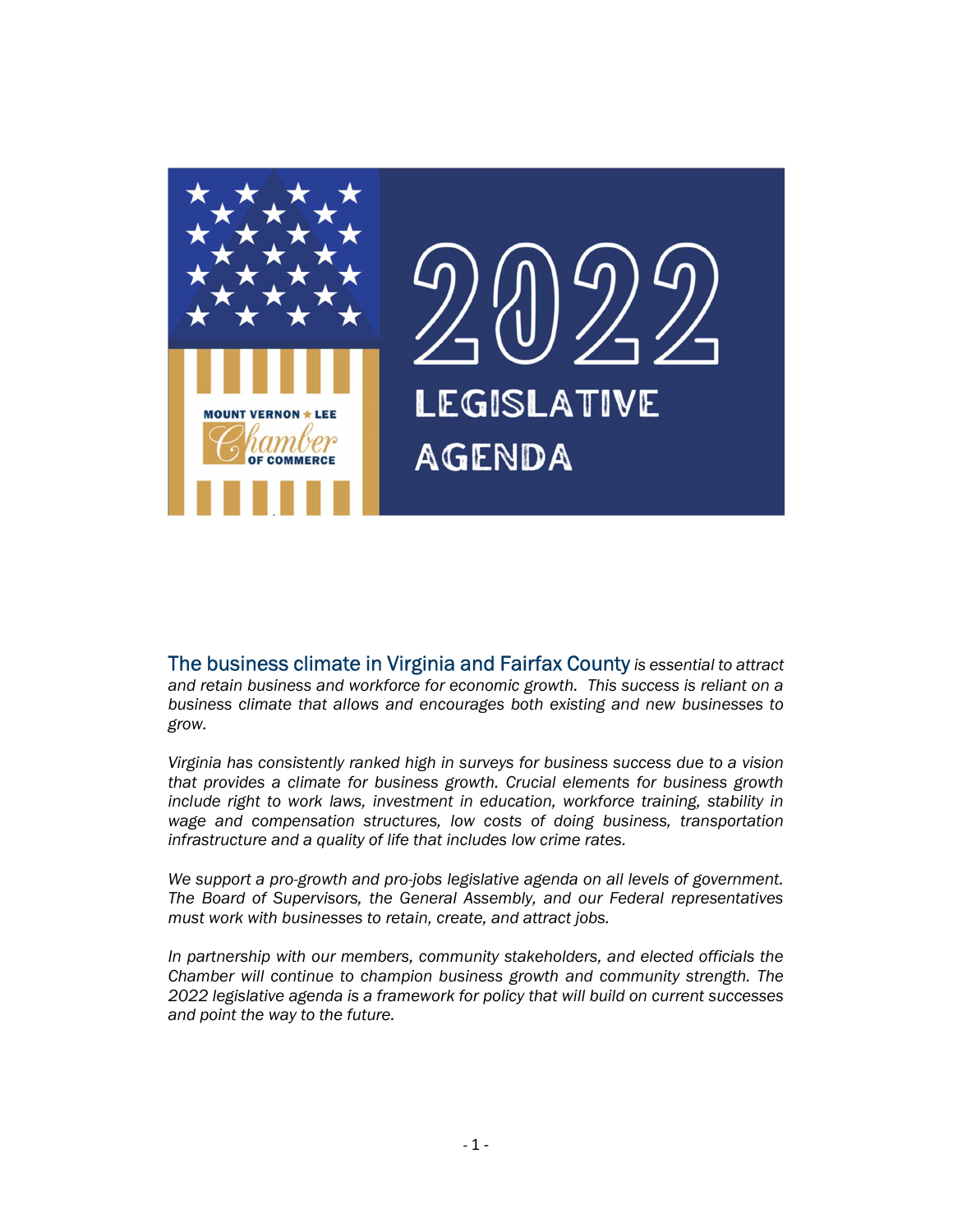## **COVID-19**

The Covid-19 pandemic has placed unprecedented strain on local businesses as they try to keep their doors open and serve the community.

### BUSINESS IMMUNITY

We strongly encourage the General Assembly to provide immunity from civil claims related to the transmission of or exposure to the COVID-19 virus. When businesses comply with the most recent federal, state and local laws, policies and procedures to reduce the risk of transmission of Covid-19 to individuals present on the premises then that business should be held harmless for employees or customers who contract the virus. Providing such immunity will give more certainty to businesses as they operate during this time.

#### BUSINESS FLEXIBILITY

We strongly encourage the General Assembly and Fairfax County Board of Supervisors to make permanent temporary measures which provide businesses in the hospitality sector the flexibility to mitigate negative impacts caused by Covid-19.



#### RICHMOND HIGHWAY

Because Richmond Highway is the main transportation corridor for Eastern Fairfax County, the Chamber supports the Richmond Highway Improvement Project to widen this important regional transportation corridor, starting construction of BRT lanes as soon as feasible, the expansion of Metro rail lines down the corridor, and implementing "Place Making" concept

We encourage Fairfax County to implement SB 1385 Undergrounding of Utility Facilities recently passed by the General Assembly and begin a county-wide effort to underground utilities on major transit-oriented corridors. If undergrounding does not take place when Richmond Highway is widened each individual re-development proposal will be required to underground the utilities on their site as the Comprehensive Plan now requires. This scenario will leave Richmond Highway continually under construction for many years to come and may never achieve the undergrounding and will not achieve the desired revitalization.

#### FORT BELVOIR

Mount Vernon Lee Chamber of Commerce supports transportation investments in Eastern Fairfax County that emphasize the importance of Fort Belvoir as the major employment center in Fairfax County. Fort Belvoir is an essential component of the national defense strategy and the largest employer in Fairfax County with an estimated annual economic impact of \$15 billion.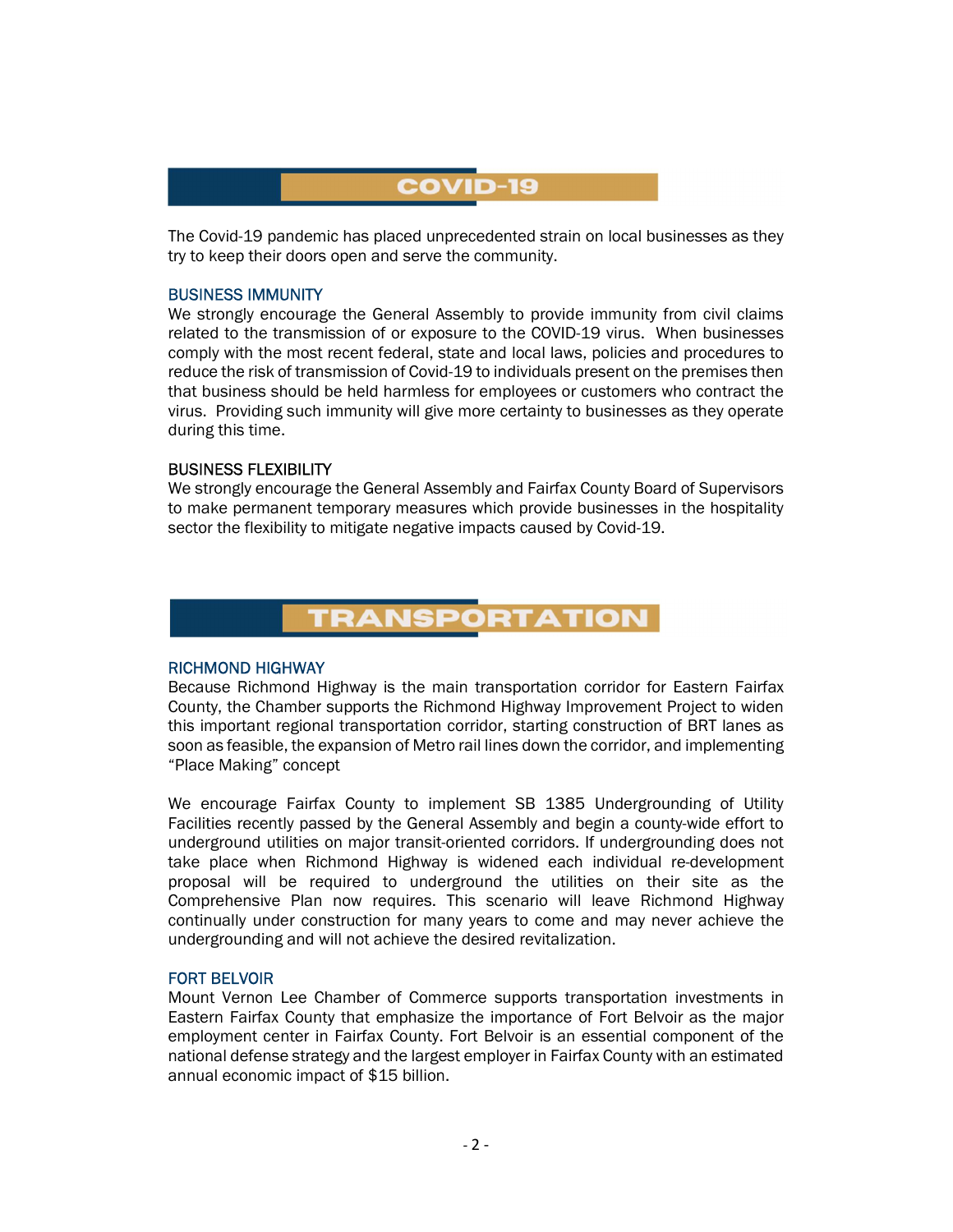- 1. The transportation infrastructure around the Installation needs to reflect the economic impact of an employer larger than the Pentagon.
- 2. Transportation infrastructure should support the Fort Belvoir workforce in their important national security roles and new business growth related to the Installation.
- 3. The Chamber also supports legislation that would require undergrounding of utility cabling and communication lines in Virginia when there is new construction (including road widening) of major roadways within 10 miles of a major military site.
- 4. The Chamber supports working with Fort Belvoir to find ways to lessen the impact of the thousands of military single occupancy drivers on the road network in the Mount Vernon and Lee Districts.

## **METRO**

The Metro system is an essential component of job creation and economic growth. Metro leadership should be held accountable for the performance of the system. Funding for WMATA should be both sustainable and politically accountable with appropriate support from leadership in Richmond. Our elected officials at all levels of government should work together to:

- Plan for Yellow Line Metro extension to Beacon Hill and Hybla Valley.
- Plan for Blue Line Metro extension.

## TELEGRAPH ROAD

Improvements on Telegraph Road are an important part for the regional transportation infrastructure. With more development in south Fairfax County and Fort Belvoir, Telegraph Road needs crucial spot improvements to alleviate congestion and improve safety.

#### GEORGE WASHINGTON MEMORIAL PARKWAY

The George Washington Memorial Parkway is a national treasure and we encourage implementing traffic calming measures recommended by the National Park Service that will help return the Parkway to the scenic route it was designed to be. Such measures should protect pedestrians, cyclists, and motorists while allowing all to safely enjoy the scenic nature of the roadway. These calming measures will help alleviate immediate concerns but further study should take place for the long term sustainability of the Parkway.

# **ECONOMIC GROWTH**

### WORKERS COMPENSATION

Virginia's workers' compensation program is one of the most efficient and affordable in the nation. Expansion of benefits and eligibility would affect the careful balance between an injured workers' need for compensation and conferring too high a burden on employers.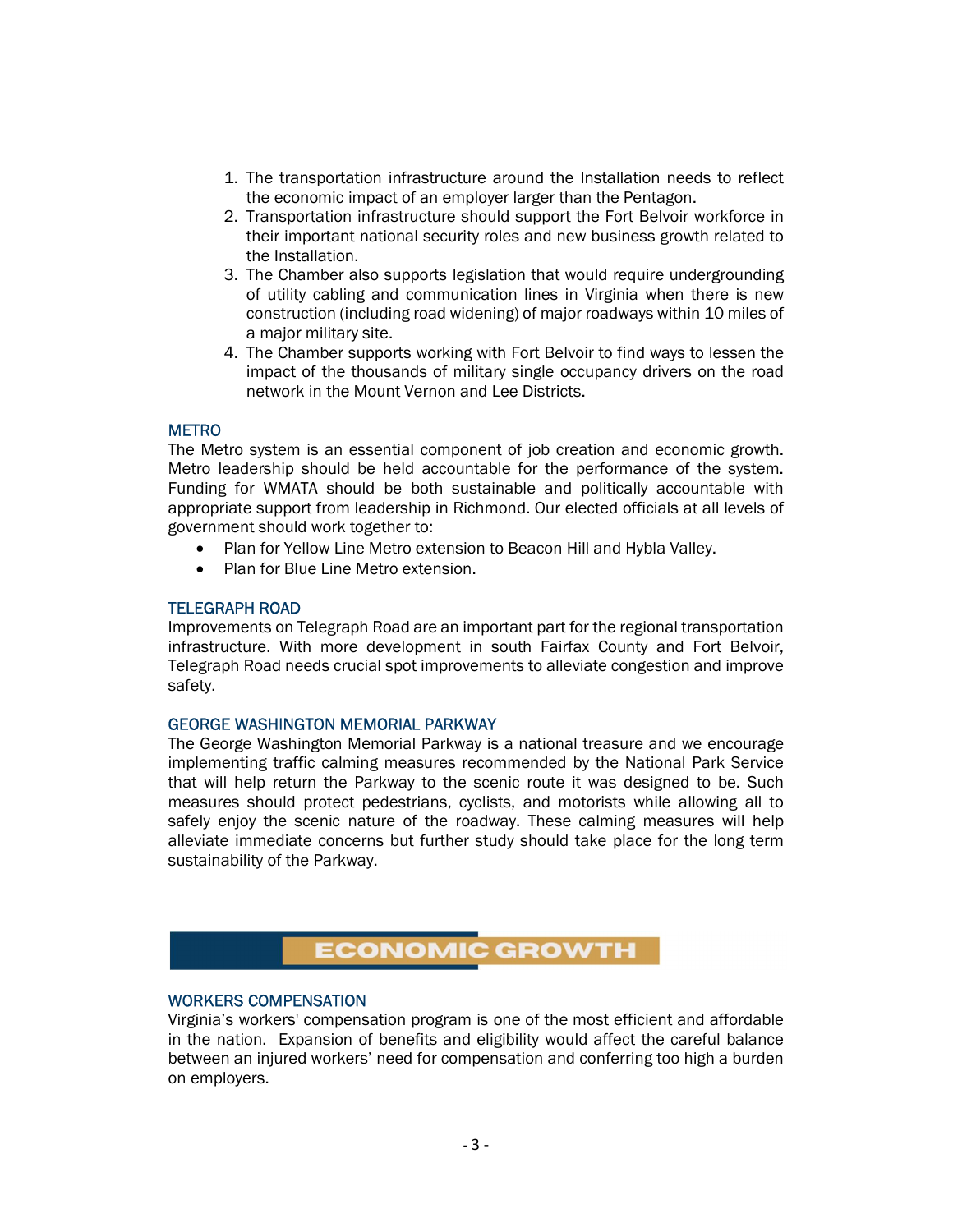#### UNEMPLOYMENT BENEFITS

We encourage a modernization of the Virginia Employment Commission so those eligible for benefits can receive them in a reasonable amount of time. The Commonwealth should continue to use available federal funds to avoid any increases to unemployment taxes paid by Virginia businesses.

#### ECONOMIC INCENTIVE PROGRAM

Local property tax abatement enable by the General Assembly as an economic development tool has been adopted by Fairfax County. Some aspects of this general law need to be tweaked to meet the specific needs of Fairfax County and we appreciate efforts by members of the General Assembly to make these necessary changes.

#### FAIRFAX COUNTY ECONOMIC DEVELOPMENT AUTHORITY

We support the effort to expand the size of the Fairfax County Economic Development Authority board of directors from eight to nine to increase the diversity of industries represented on the board.

Virginia must take advantage of all the energy resources available to it, including nuclear, coal, oil, natural gas, energy-from-waste and low-cost renewable resources and technologies, not only for our own energy needs, but as a key driver for businesses to grow and prosper in Virginia.

**ENERG** 

Reliable and affordable energy supply must keep pace with Northern Virginia's growing population and economy. Small businesses depend on competitively priced energy to operate. Virginia needs a balanced, sustainable energy policy that supports job growth and economic development.

We are very concerned about Virginia's participation in the Regional Greenhouse Gas Initiative (RGGI), the regional Transportation and Climate Initiative (TCI) and the Virginia Clean Economy Act.

As fuel taxes remain the primary source of transportation funding, continued participation in the TCI will inevitably reduce revenue for highway construction and maintenance, mass transit and rail. It also brings massive fuel price increases that would touch every industry, product or service dependent on transportation, at an estimated cost of just under \$1 billion per year.

Using the Dynamic Integrated Climate-Economy (DICE) model used by those most worried about climate change, the lower emissions projected from the TCI will lower future temperatures by only 0.0001 degrees centigrade.

We recognize the need for Virginia to use all approaches to energy including incorporating renewable energy sources; however, the General Assembly and the State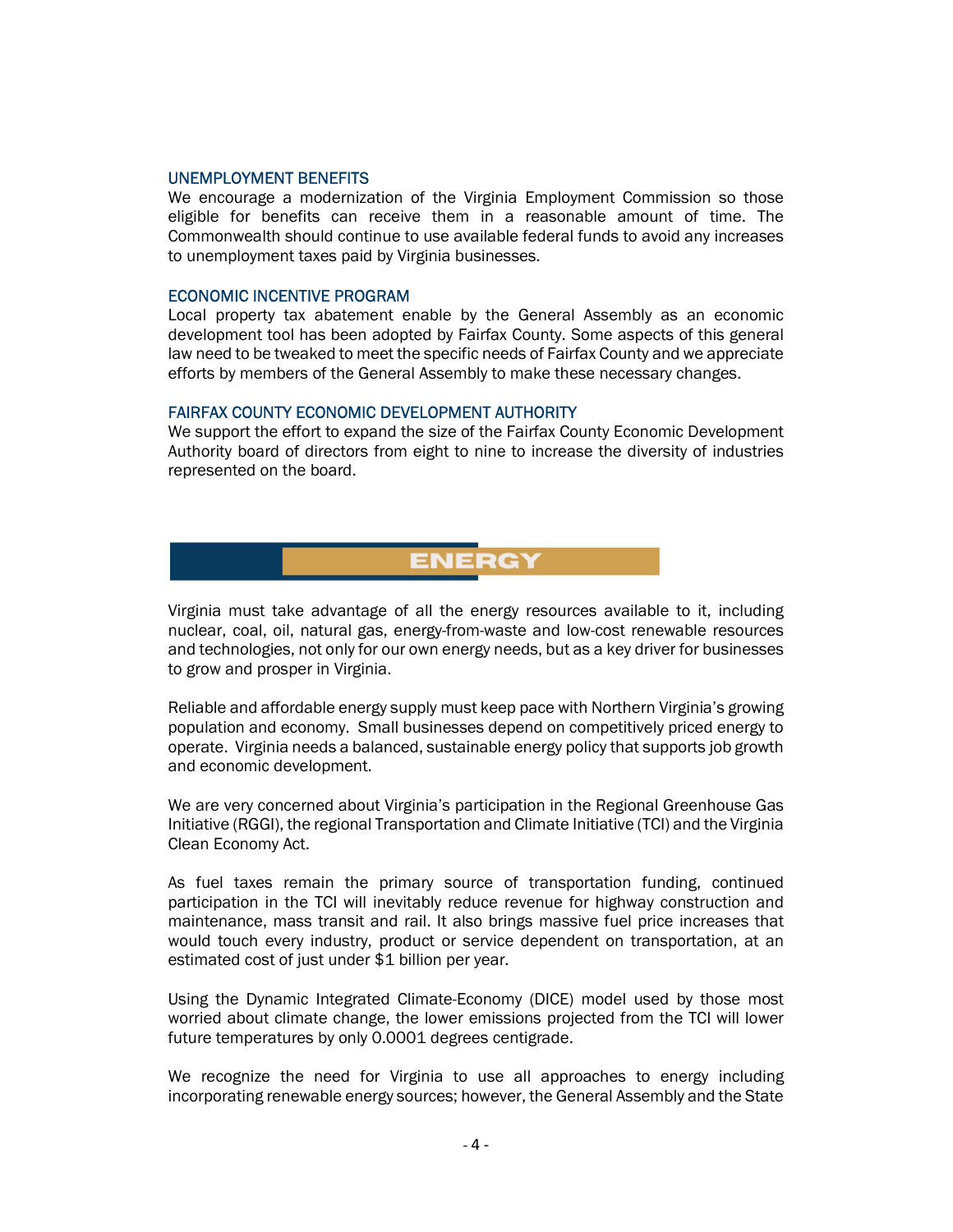Corporation Commission must ensure full transparency in the construction of wind turbines off the coast of Virginia Beach. There should be clarity around the additional costs to ratepayers in Northern Virginia. The concerns of local communities and businesses must be fully taken into account before construction begins along with appropriate controls to ensure this project is delivered on time and on budget.

## **TAXES & REGULATIONS**

## TAX CONFORMITY

The General Assembly should take swift action to provide for automatic tax conformity as many other states do. Failure to automatically conform with Federal tax laws is a backdoor tax increase to the citizens and businesses of Virginia.

Virginia needs to substantially increase the standard deduction it offers to all taxpayers, with the goal of matching the amount offered on their federal taxes. Virginia needs to index its tax code to inflation, again mirroring federal practice.

## REGULATION RELIEF

The bi-partisan legislation passed by the General Assembly to reduce business regulation by 25 percent is the right message to send to businesses. We encourage this effort and hope to see this implemented by state agencies.

Any proposal to impose additional mandates on small businesses related to labor and employment practices should be rejected. Proposals that would make it harder to utilize independent contractors, make small businesses the target of lawsuits, or create additional paperwork and increased compliance costs will damage business. The Chamber supports continued regulatory reform at all levels of government, and the elimination of burdensome and ineffective regulations that hinder appropriate business decision making and negatively impact competitiveness.

## BPOL REFORM

Year after year we ask for reform of the Business, Professional & Occupational License Tax (BPOL) and now is the time to act. Reforming this antiquated tax which punishes businesses by requiring gross receipts to be taxed regardless of profit would be a great relief to businesses. Now is the time to eliminate or modify this burdensome tax.

## RIGHT TO WORK

Preserving Virginia's proud tradition as a Right to Work state is a foundation of our economic success. Right to Work states have more than one and a half higher private sector job growth than states without these worker protections, according to data compiled by the National Institute for Labor Relations Research.

We are troubled by provisions in SB 1406 which erode Virginia's existing Right to Work law and encourage a removal of this provision when SB 1406 is considered for reenactment during the 2022 General Assembly Session.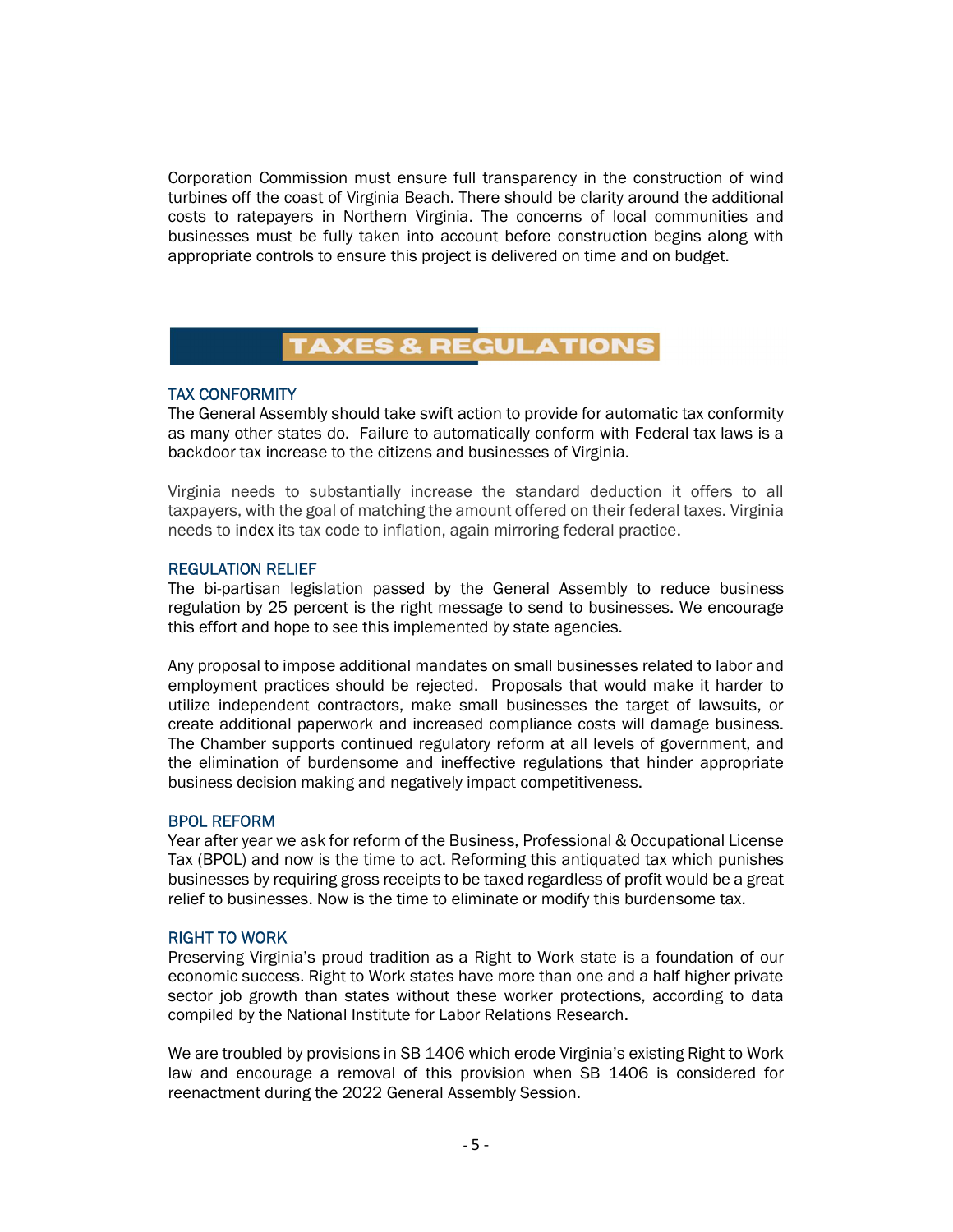# **HEALTH CARE**

Rising health care costs and fewer choices in the health care marketplace are reaching a crisis causing more businesses to stop offering health care benefits to their employees and pushing more people into Medicaid. We strongly support efforts to provide more choice in the individual and small group markets to provide affordable health insurance plans. We petition the General Assembly for an option for associations such as a chamber of commerce to provide affordable health plans for members.

#### FAMILY & MEDICAL PAID LEAVE

Requiring paid family and medical leave would irreparably harm many businesses. Employees have the option through Federal laws including the recent CARES Act to receive both paid and unpaid leave to care for themselves or family members. Most businesses currently provide sick leave benefits and work with employees to keep them employed without needing more state mandates.

## **EDUCATION**

A strong educational system is the foundation for economic development and community success. Unfortunately, the pandemic has placed unprecedented challenges on educational systems including Fairfax County Public Schools. We encourage the General Assembly to fully and appropriately meet its Constitutional responsibility to adequately fund K-12 education and not shift this fiscal burden to localities.

## LOCAL COMPOSITE INDEX

The General Assembly should reform the state funding formula for schools which unfairly reduces the amount of money available for schools in Fairfax County. Fairfax County has more students who fall below the poverty line than many other jurisdictions and is in dire need of compensatory funding. Virginia should undertake an independent study of the impact of the "Composite Index of Local Ability to Pay" Formula on funding for education in counties and cities across the state, including those areas in northern Virginia like Fairfax County that experience the largest net losses of revenue.

#### MAINTAIN THE COST OF COMPETING ADJUSTMENT

COCA is an additional factor that has historically been used in the state K-12 funding formula, recognizing the higher salaries required in certain high-cost areas of the Commonwealth to attract and retain highly qualified teachers and support staff. We encourage full COCA for K-12 support positions in Northern Virginia.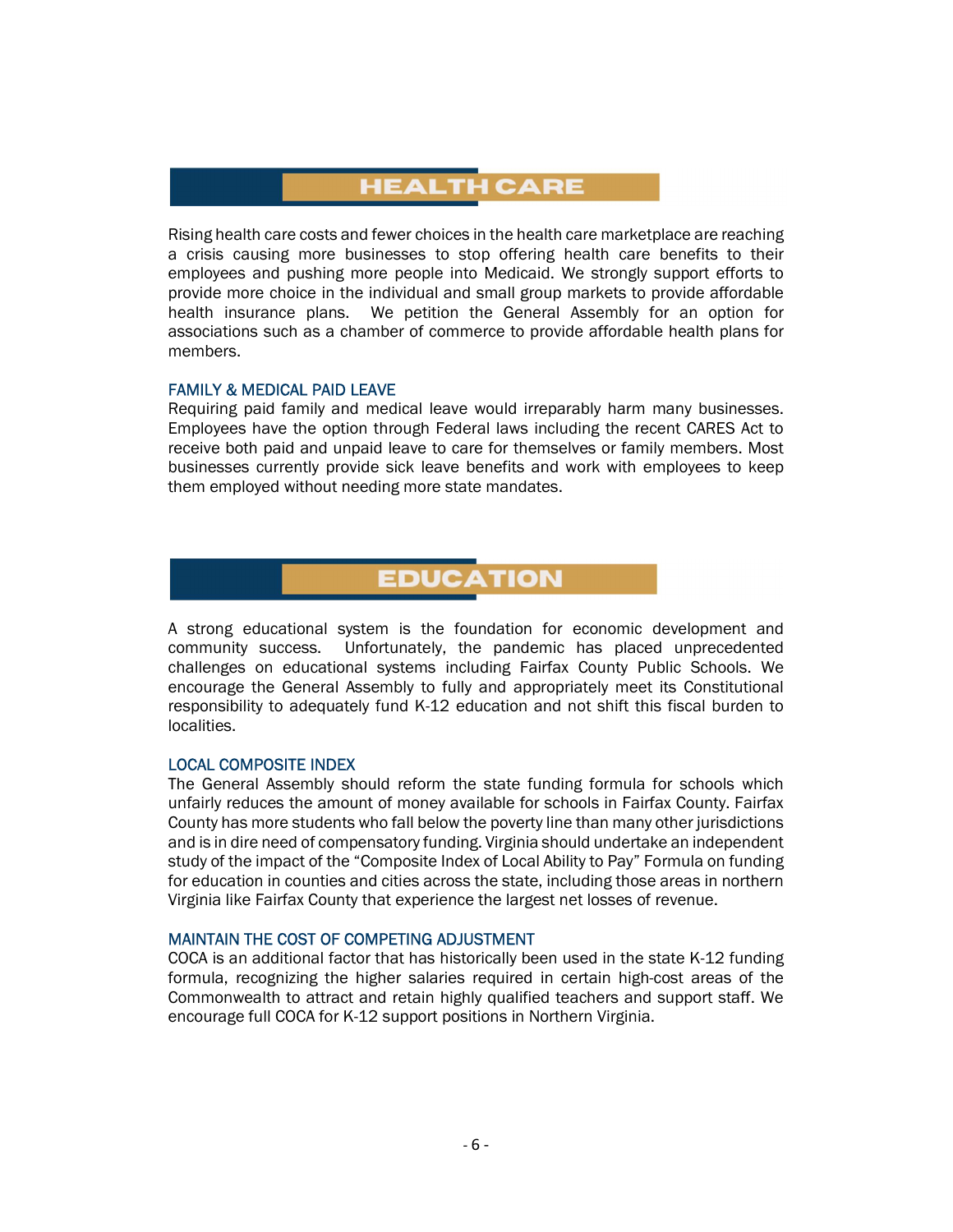#### FAIRFAX COUNTY PUBLIC SCHOOLS

Public schools in Eastern Fairfax County face challenges other school do not and recognition needs to be given to these needs with special programs to support students and schools.

FCPS and the School Board should work to ensure that the academic performance of local schools meet State accreditation standards. We strongly support differential funding for under-performing schools to support the needs of such schools and encourage efforts to bridge the "digital divide" and eliminate distinctions between students with and without Internet access through more public/private partnerships. Fairfax County Public Schools should provide a charter school option for students in local schools that continue to underperform to ensure educational success.

A full and independent audit of FCPS should be undertaken to ensure the transparency of operation in this public entity. Full transparency may identify cost savings and improvements in the delivery of education services.

### HIGHER EDUCATION

Fairfax County should encourage additional institutions for higher education to locate on the Richmond Highway corridor where there is a need for more educational and training opportunities. The Virginia Community College system is a critical asset for post-secondary education and the workforce for high school graduates and mid-career adults.

We support workforce credentialing programs, designed to increase the number of certifications in high-demand fields. Resources should be provided for Virginia Higher Education to include more enrollment slots for in-state students.

## **FAIRFAX COUNTY**

Eastern Fairfax County competes with other parts of Northern Virginia to attract businesses and jobs. With Richmond Highway and Springfield as a designated revitalization areas, we encourage Fairfax County to implement available policies and financial incentives that will positively impact our region such as economic growth incentive programs, tourism zones, and military manufacturing zones authorized by the Commonwealth.

## ROBUST COMMERCIAL TAX BASE

The best way for Fairfax County to increase its revenues is by increasing its commercial tax base. The County should actively improve the business environment by reducing unnecessary burdens on business (zoning, red tape, etc.), encouraging existing businesses to grow, and making Fairfax County an attractive location for new businesses.